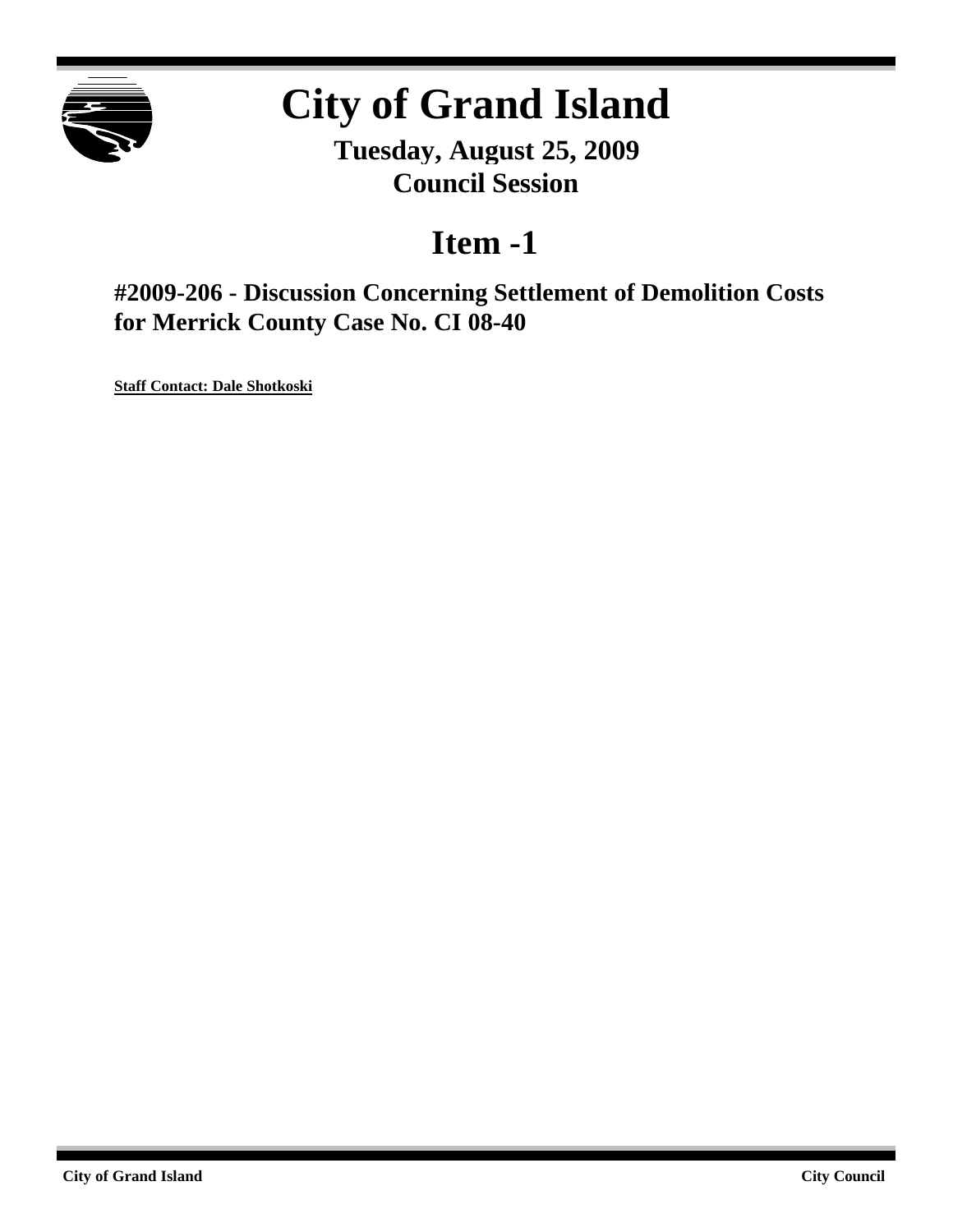# **Council Agenda Memo**

| <b>From:</b>                   | Wesley D. Nespor, Legal Department                             |
|--------------------------------|----------------------------------------------------------------|
| <b>Meeting:</b>                | <b>August 25, 2009</b>                                         |
| Subject:                       | <b>Authorize Settlement of Demolition Costs</b>                |
| <b>Item <math>\#</math>'s:</b> | $SP-1$                                                         |
| $Presenter(s):$                | Dale Shotkoski, City Attorney or Wesley D. Nespor,<br>Attorney |

#### **Background**

The City demolished a structure in the two-mile extra territory jurisdiction pursuant to a court order in case No. CI 08-40 in Merrick County District Court. A lien was granted in the real estate for the demolition costs. The matter is still in controversy.

#### **Discussion**

The City Council has authority to resolve disputes and settle claims of this nature. After discussing the matter in executive session, a resolution would be needed if Council wishes to settle the matter and authorize the legal department to file a satisfaction of lien upon receipt of the funds.

### **Alternatives**

It appears that the Council has the following alternatives concerning the issue at hand. The Council may:

- 1. Move to executive session to discuss litigation and to accept or reject settlement after returning to open session.
- 2. Take no action.
- 3. Postpone the issue to future date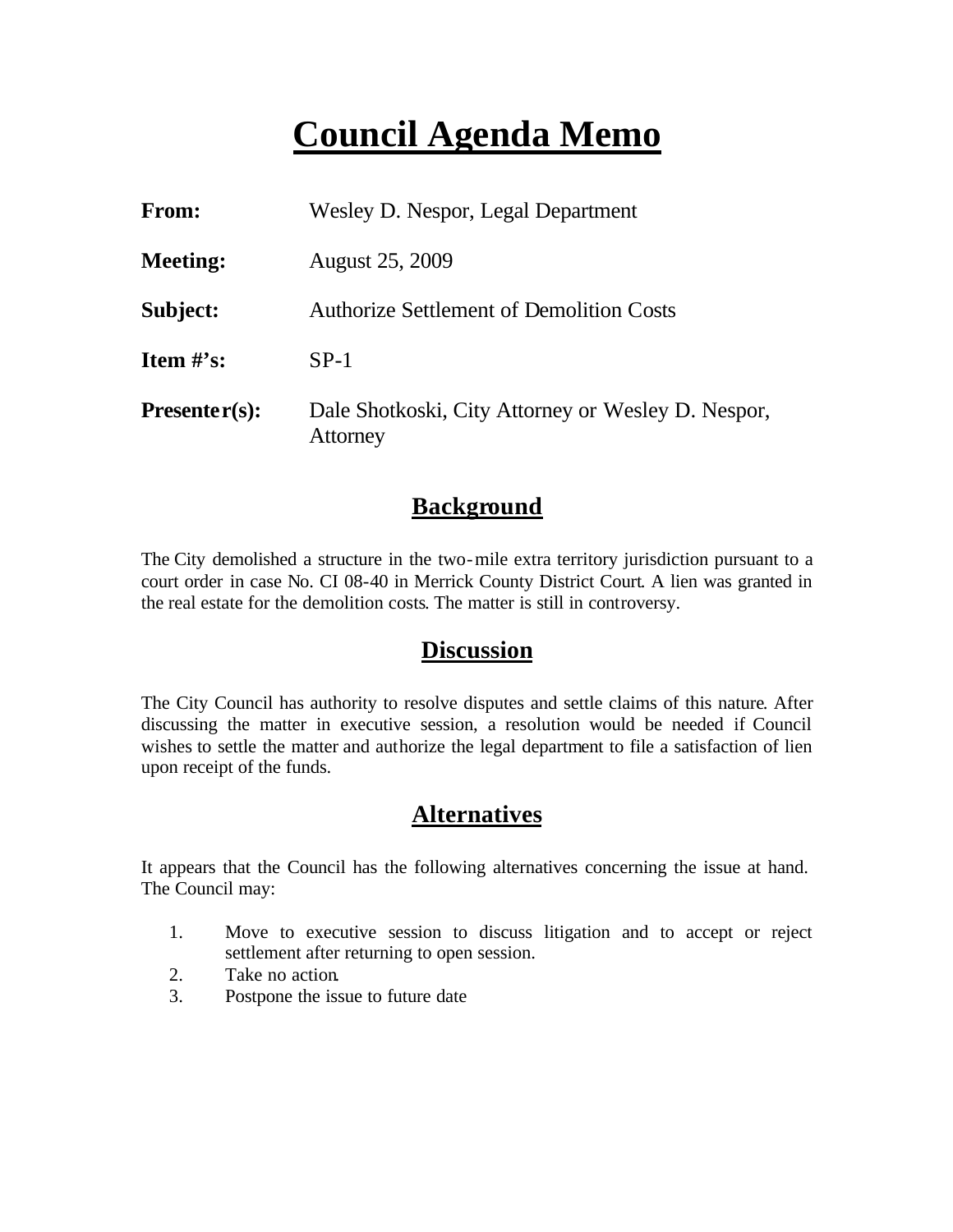### **Recommendation**

City Administration recommends that the Council discuss the matter in executive session and take such action as the Council deems appropriate in open session.

### **Sample Motion**

1. Move to meet in executive session for the purpose of discussing pending litigation and potential settlement in Case No. CI 08-40 in Merrick County District Court.

2. After returning to regular session: move to accept settlement in Case No. CI 08-40 in Merrick County District Court and authorizing the legal department to file a satisfaction of lien upon receipt of funds.

or

3. After returning to regular session: move to reject settlement in Case No. CI 08-40 in Merrick County District Court.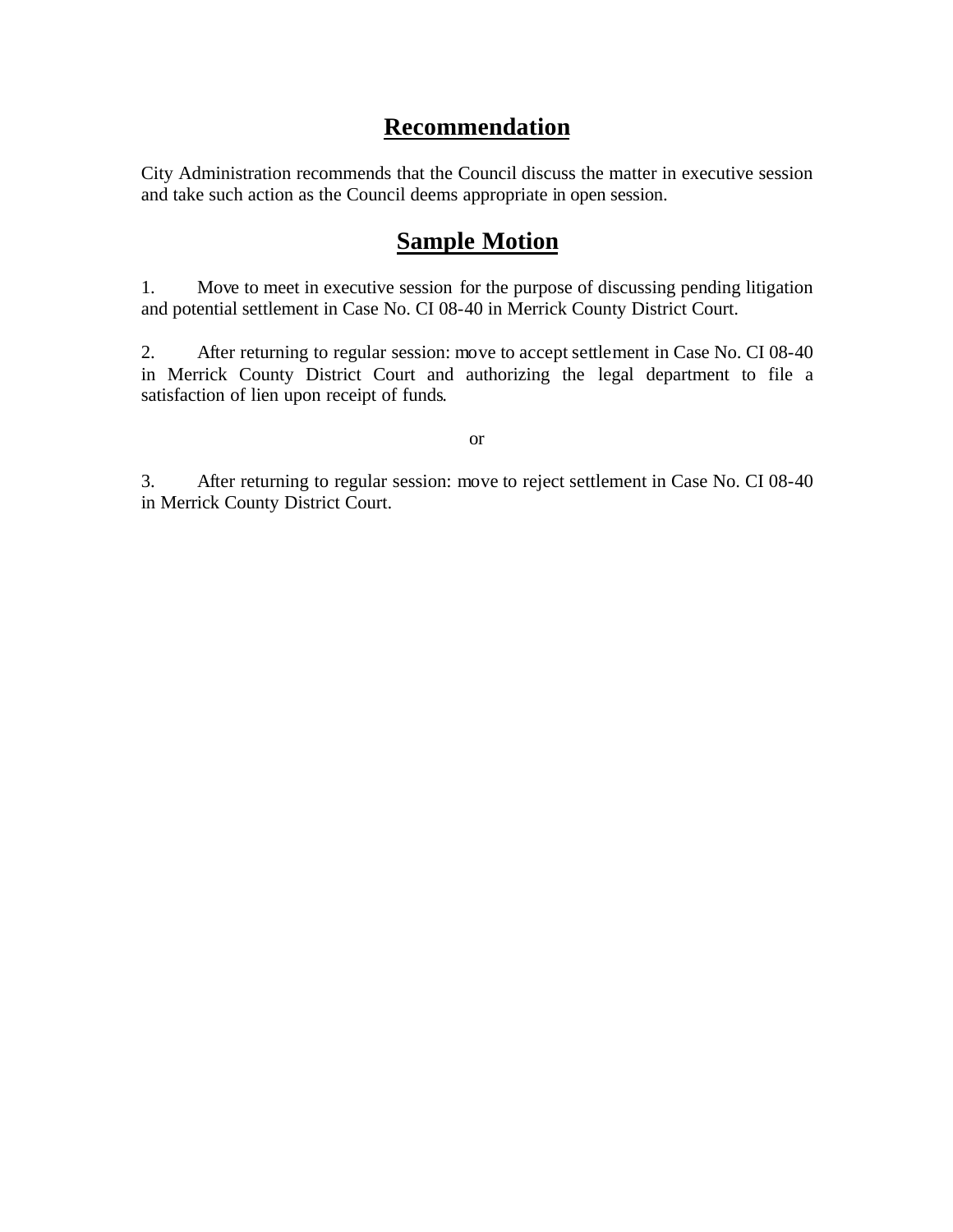#### R E S O L U T I O N 2009-206 (A)

WHEREAS, the City Council has authority to settle disputes and claims;

NOW, THEREFORE, BE IT RESOLVED BY THE MAYOR AND COUNCIL OF THE CITY OF GRAND ISLAND, NEBRASKA, to accept the offer to settle the judgment lien against Lot 5, Block 3, Schwarz Subdivision in Section 7, Township 11 North, Range 8 West of the  $6<sup>th</sup>$  P.M. in Merrick County, Nebraska and to authorize the City Attorney to file a satisfaction of judgment upon receipt of the funds.

- - -

Adopted by the City Council of the City of Grand Island, Nebraska, August 25, 2009.

Margaret Hornady, Mayor

\_\_\_\_\_\_\_\_\_\_\_\_\_\_\_\_\_\_\_\_\_\_\_\_\_\_\_\_\_\_\_\_\_\_\_\_\_\_\_

Attest:

RaNae Edwards, City Clerk

\_\_\_\_\_\_\_\_\_\_\_\_\_\_\_\_\_\_\_\_\_\_\_\_\_\_\_\_\_\_\_\_\_\_\_\_\_\_\_

Approved as to Form ¤ \_\_\_\_\_\_\_\_\_\_\_ August 21, 2009